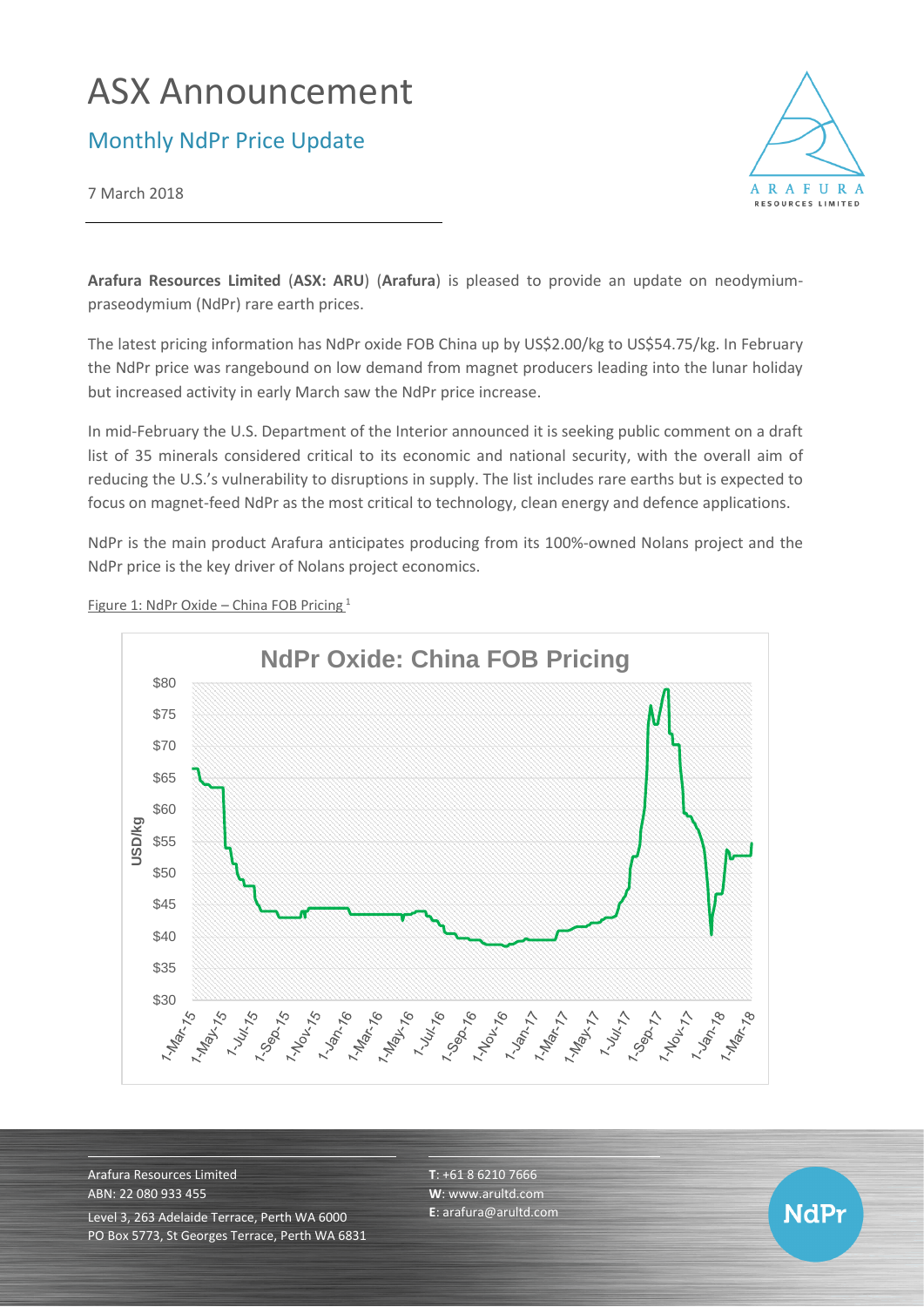#### **Monthly NdPr Price Update**



#### About NdPr

NdPr is in short supply globally and is the critical raw material in the manufacture of ultra-strong, highperformance NdFeB permanent magnets, which are used extensively in the automotive industry for electric components such as seats, mirrors, wipers, steering and braking.

Importantly, the compound has also emerged as a key enabler of hybrid and electric vehicles as highperformance magnets play a key role in electric traction motors. While traditional petrol or diesel combustion engine motor vehicles each use approximately 0.7 kg of NdPr oxide, electric or hybrid vehicles require an additional 1 kg.

The increasing shift towards hybrid and electric drivetrain technologies among the world's leading automotive manufacturers is expected to continue to positively influence market fundamentals for NdPr.

#### About Arafura's Nolans NdPr Project <sup>2</sup>

Arafura's Nolans NdPr project, located 135 kilometres north-north-west of Alice Springs in Australia's Northern Territory, is supported by Mineral Resources of 56 million tonnes grading 2.6% total rare earth oxide (TREO) that contain approximately 382,000 tonnes of NdPr oxide. The project is forecast to produce 14,000 tonnes of TREO per annum, including 3,600 tonnes of NdPr oxide per annum, over a 30+ year mine life.

- ENDS -

| For further information contact: | <b>Media enquiries:</b>           |
|----------------------------------|-----------------------------------|
| Gavin Lockyer                    | Luke Forrestal                    |
| <b>Managing Director</b>         | <b>Media and Capital Partners</b> |
| T: +61 8 6210 7666               | M: +61 411 479 144                |
|                                  |                                   |

<sup>1</sup>*Market price information sourced from independent price reporting agency.*

<sup>2</sup>*Refer Arafura Resources ASX release 7 June 2017 for additional and qualifying information on the Mineral Resources that underpin the production target and provides the material assumptions on which the production target is based. Arafura confirms that all material*  assumptions underpinning the forecast financial information derived from its 14,000 tpa TREO production target and the production target *itself, continue to apply and have not materially changed since the 7 June 2017 release.*